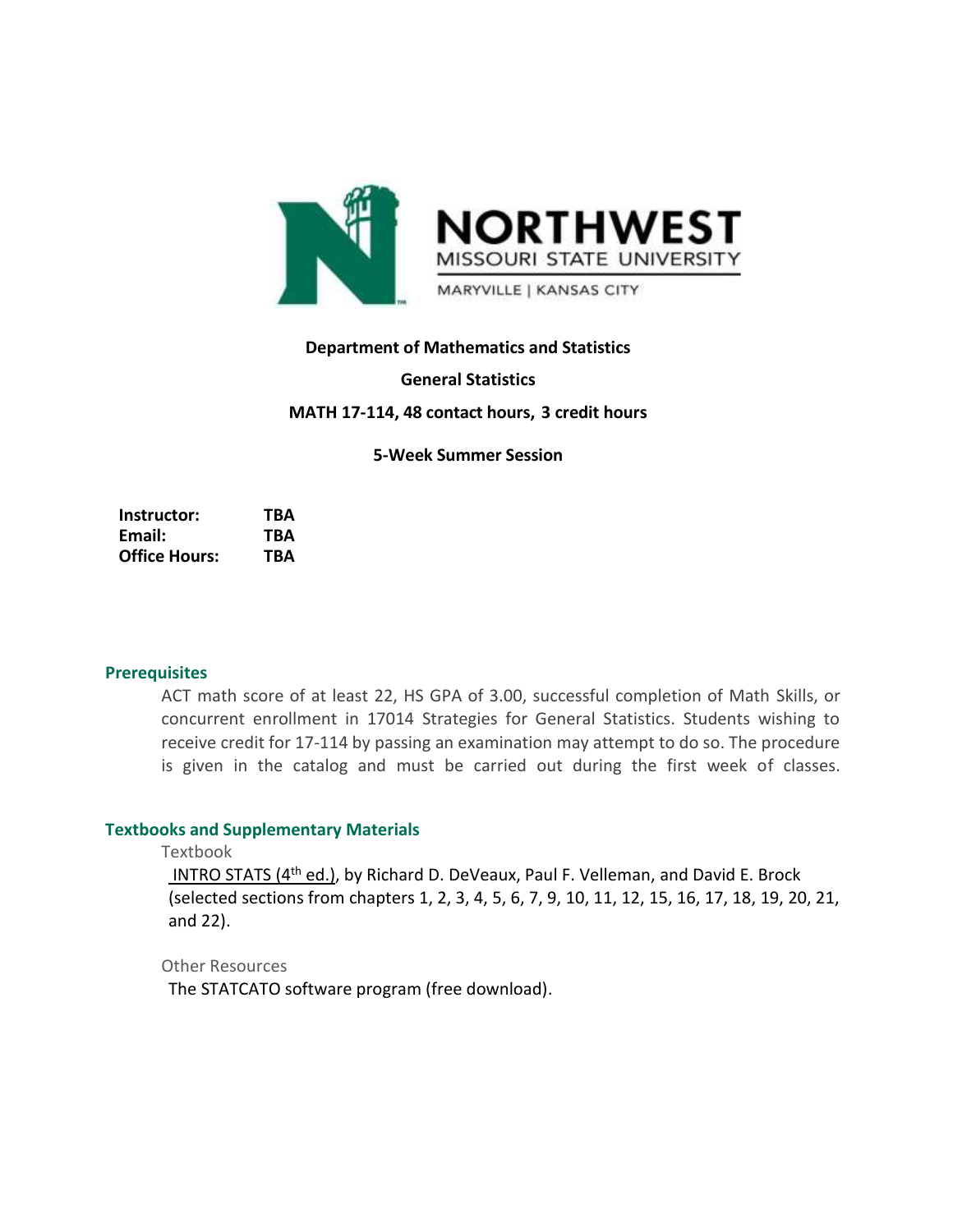#### **Course Description**

Basic concepts of decision making, central values, variability, probability, and statistical inference, elementary concepts of correlation, parametric tests of significance and regression analysis.

#### **Course Rationale**

The scope of statistics and the need to study statistics have grown enormously in recent years. One reason is the increasingly quantitative approach employed in many disciplines – not just the sciences – that affect our lives. Another reason is that the amount of data that is collected, processed, and disseminated to the public has increased dramatically. More and more, persons with some knowledge of statistics are needed to take an active part in the collection, analysis and preliminary planning of statistical studies. An educated citizen is expected to use and understand this information.

#### **Student Learning Outcomes**

After successfully completing this course, a student will be able to:

| <b>Course Content Outcomes</b>                                                                                                                                                                                                                                                                                                                                                                                          | Assessment<br><b>Methods</b>       |  |
|-------------------------------------------------------------------------------------------------------------------------------------------------------------------------------------------------------------------------------------------------------------------------------------------------------------------------------------------------------------------------------------------------------------------------|------------------------------------|--|
| Identify, describe (using both graphs and numerical tools),<br>1.<br>and draw conclusions using:<br>characteristics of distributions of data<br>characteristics of sampling distributions, including<br>applying the Central Limit Theorem<br>relationships between two categorical variables via two-<br>way tables and Chi-square<br>relationships between two quantitative variables via<br>simple linear regression | <b>Class Discussions;</b><br>Exams |  |
| Identify common sampling techniques and explain possible<br>2.<br>sources of bias or ambiguity, understanding the value of<br>good sampling and questioning processes                                                                                                                                                                                                                                                   | <b>Class Discussions;</b><br>Exams |  |
| Estimate parameters of various distributions<br>3.<br>by means of a point estimate<br>a <sub>r</sub><br>b. by means of an interval estimate and identify appropriate<br>interpretations of the intervals                                                                                                                                                                                                                | <b>Class Discussions;</b><br>Exams |  |
| 4. Perform hypothesis tests for some basic situations and<br>correctly interpret the results, understanding the value of<br>inference from a sample and questioning conclusions drawn<br>in media                                                                                                                                                                                                                       | <b>Class Discussions;</b><br>Exams |  |
| For more detail, see the Statistical Reasoning Mathematics Pathway Strategic<br>Learning Objectives at the end of this document.                                                                                                                                                                                                                                                                                        |                                    |  |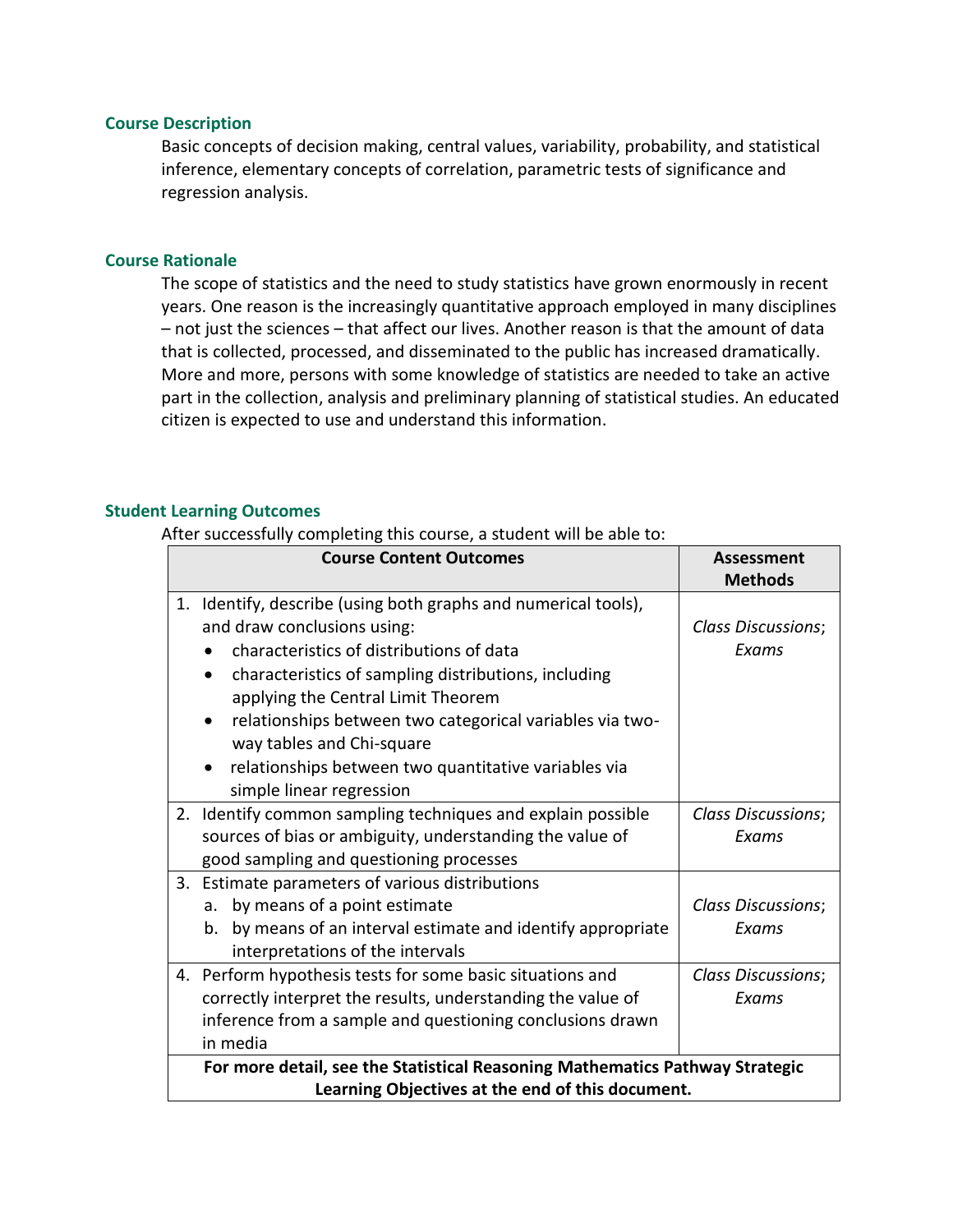| <b>Northwest Core (overarching) Outcomes</b>                    | <b>Assessment</b>        |
|-----------------------------------------------------------------|--------------------------|
|                                                                 | <b>Methods</b>           |
| <b>2C. Critical Thinking</b>                                    |                          |
| Choose appropriate processes and interpret results.             | <b>Class Discussions</b> |
| (Be critical consumers of statistical information by reading,   | Exams                    |
| understanding, and questioning charts, graphs, sources and      |                          |
| stated summaries and conclusions.)                              |                          |
| <b>3C. Managing Information</b>                                 |                          |
| Perform the mechanics (including using technology, reading      | <b>Class Discussions</b> |
| outputs) and/or processes of creating graphs, determining       | Exams                    |
| numeric summaries, creating confidence intervals, and           |                          |
| performing hypothesis tests.                                    |                          |
| 1C. Communication                                               |                          |
| Explain data, limitations, and conclusions to general and more  | <b>Class Discussions</b> |
| statistically advanced audiences, using density curves, graphs, | Exams                    |
| charts, numerical summaries, written narrative, and speech.     |                          |
| <b>4C. Valuing</b>                                              |                          |
| Identify and be critical of misleading information, determining | <b>Class Discussions</b> |
| sources of bias and ambiguity in both data collection and       | Exams                    |
| analysis, and indicate when resulting conclusions should be     |                          |
| trusted, used with caution, or ignored.                         |                          |

#### **Course Outline and Expectations**

#### **Graded course requirements:**

14 Online Tests and 3 Discussion Participations

**Instructional Methods and Techniques**

Students are expected to read the pertinent sections of the text, view the embedded lecture videos, and complete the discussion assignments and tests. You are allowed two attempts for each test. If you have questions after your first attempt, contact the instructor for help before taking the second attempt.

## **Participation/Attendance**

This is an online course. Students are expected to abide by the deadlines in the course syllabus of the course. Attending class in an online course means logging on to the course site, engaging with the material regularly, and meeting due dates and/or course pacing guides set by the instructor. Keep these points in mind as you read the policy link below. It is the responsibility of the student to promptly notify his or her instructor when unable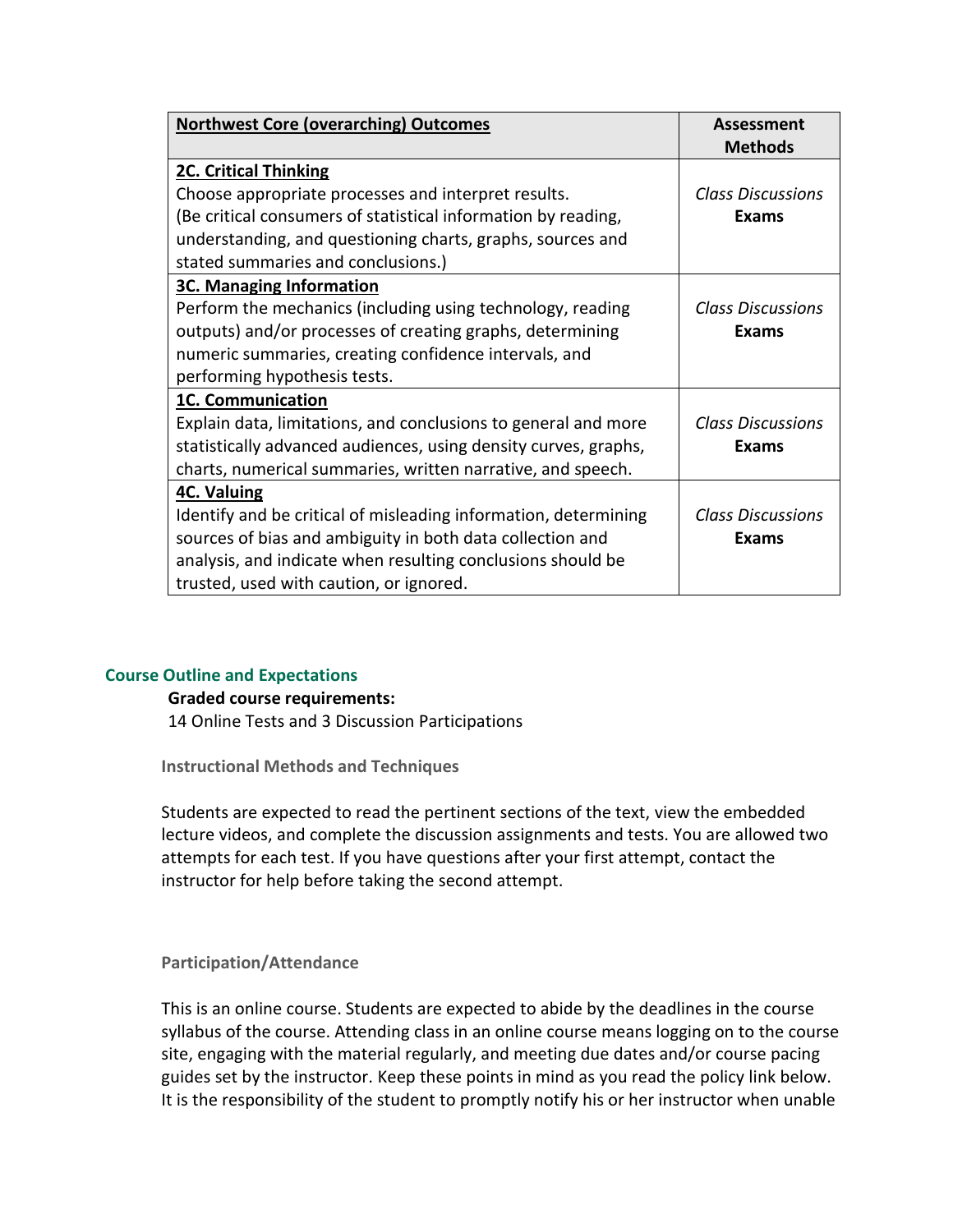to participate. Please refer to the university policy on attendance at [http://nwmissouri.smartcatalogiq.com/en/2016-2017/Undergraduate-Catalog/Policies](http://nwmissouri.smartcatalogiq.com/en/2016-2017/Undergraduate-Catalog/Policies-and-Regulations/Academic-Policies/Attendance)[and-Regulations/Academic-Policies/Attendance](http://nwmissouri.smartcatalogiq.com/en/2016-2017/Undergraduate-Catalog/Policies-and-Regulations/Academic-Policies/Attendance)

### **Technology Requirements**

Northwest Online (Canvas)

Access to Northwest Online is at: <https://www.nwmissouri.edu/online>

## **Grading and Evaluation**

Final Grade Calculation

| <b>Assessments</b>                 | <b>Percentages</b> |
|------------------------------------|--------------------|
| <b>Chapter Tests</b>               | 90%                |
| <b>Discussions</b>                 | 10%                |
| <b>Total Percentage For Course</b> | 100%               |

## *See Section XIV Course Topics for Due Dates.*

### Grading

In determining the final course grade, the following scale is used:

87.5% – 100% A 77.5% – 87.4% B  $67.5\% - 77.4\%$  C 57.5% – 67.4% D Below 57.5% F

Late Work Policy

This is a self-paced course. The due dates are intended to keep you on schedule to complete the coursework on time; there is no penalty for late submission.

#### **Course Evaluation**

At the end of this course, students are encouraged to complete a course evaluation that will be distributed to them via email and through a course link.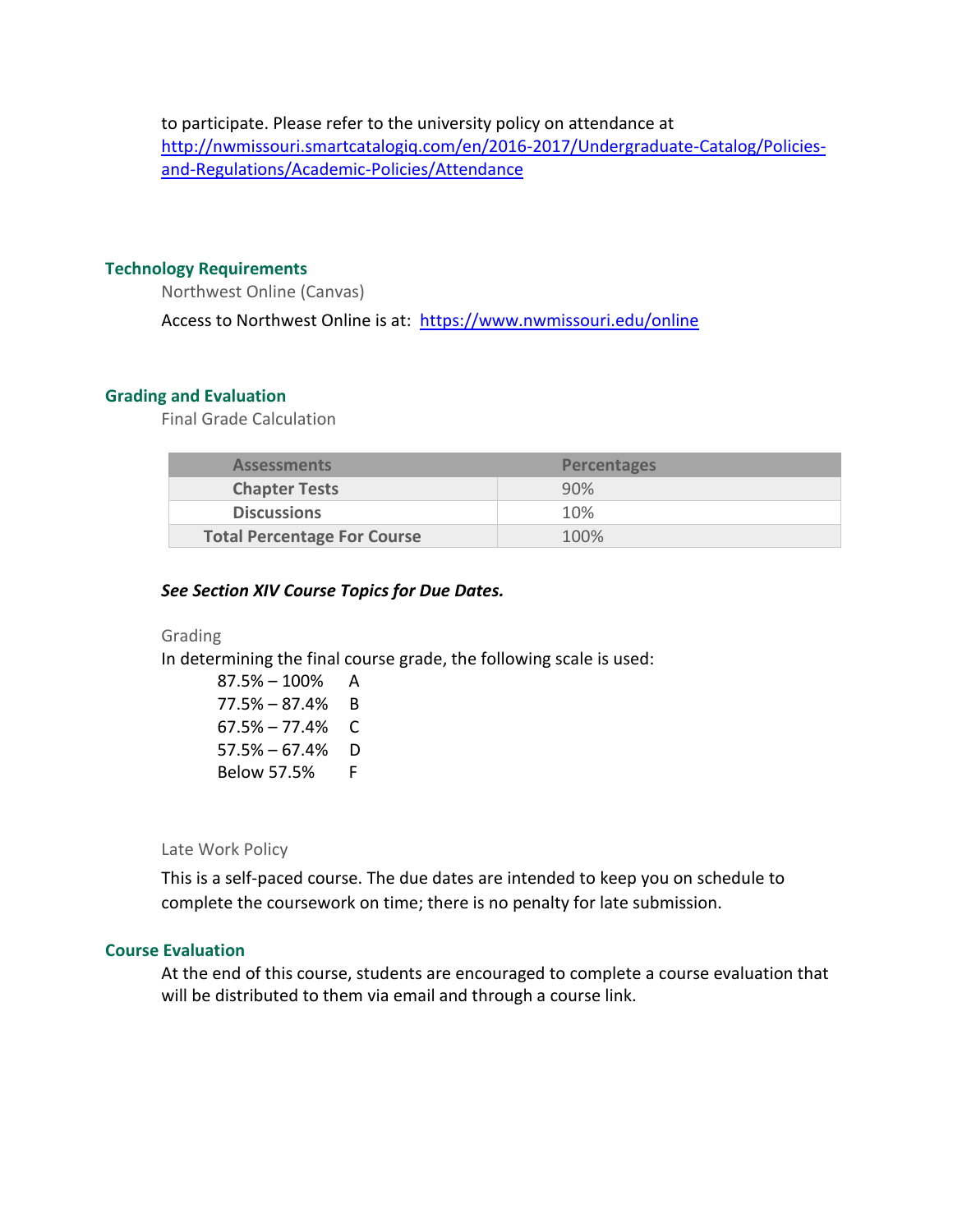## **Course Topics**

| Module/Week     | <b>Due Date</b> | <b>Chapters Covered</b> | <b>Tests</b>                                                             |
|-----------------|-----------------|-------------------------|--------------------------------------------------------------------------|
| <b>Module 1</b> |                 | 1, 2, 3                 | Chap. 1-2 test, Discussion 1                                             |
| <b>Module 2</b> |                 | 4, 5, 6, 7,             | Chap. 3 test, Chap. 4 test, Chap. 5<br>test Chap. 6-7 test, Discussion 2 |
| <b>Module 3</b> |                 | 9, 10, 11, 12, 15       | Chap. 9-10 test, Chap. 11 test,<br>Chap. 15 test, Discussion 3           |
| <b>Module 4</b> |                 | 16, 17, 18, 19          | Chap. 16 test, Chap. 17 test Chap.<br>18 test, Chap. 19 test             |
| <b>Module 5</b> |                 | 20, 21, 22              | Chap. 20 test, Chap. 21 test,<br>Chap. 22 test                           |

## **Additional Course Information**

**Disclaimer:** Course schedule is subject to change with instructor notification and students will be responsible for abiding by these changes.

While information and assurances are provided in this course syllabus, it should be understood that content may change in keeping with new research and literature and that events beyond the control of the instructor could occur. Students will be informed of any substantive occurrences that will produce syllabus changes.

# **Statistical Reasoning Mathematics Pathway**

Statistical Reasoning is a first course in statistics for students whose college and career paths require knowledge of the fundamentals of the collection, analysis and interpretation of data.

Topics include the presentation of interpretation of univariate and bivariate data using graphical and numerical methods, probability, discrete and continuous probability distributions, linear regression, an understanding of good practice in study design, statistical inference, confidence intervals and hypothesis testing. Emphasis is placed on the development of statistical thinking, simulation and the use of technology.

Students should develop an appreciation of the need for data to make good decisions and an understanding of the dangers inherent in basing decisions on anecdotal evidence rather than data. To that end, students will use appropriate data-collection methods and statistical techniques to support reasonable conclusion through the following student learning outcomes.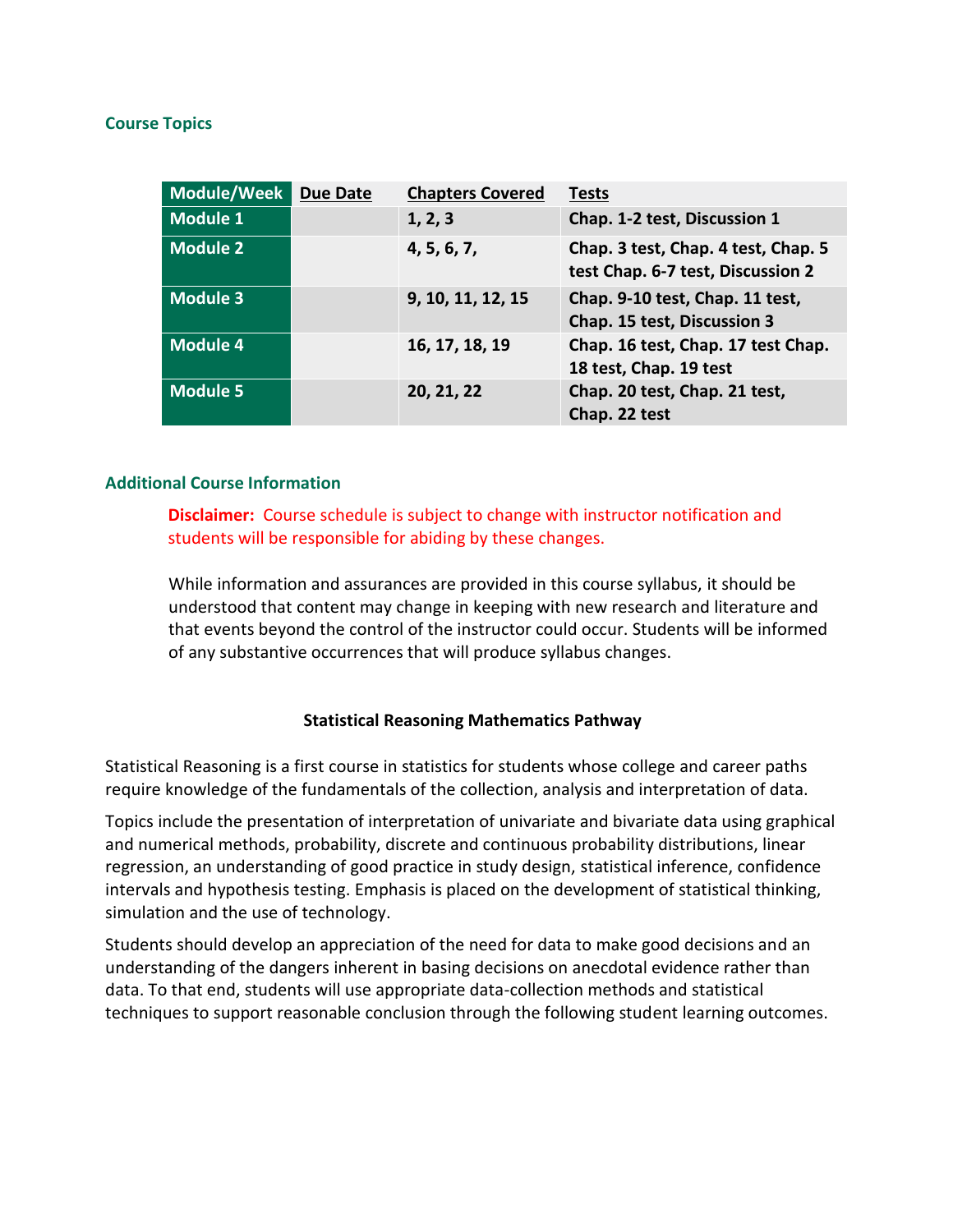# I. **Data Exploration**

Students will analyze data using graphical and numerical methods to study patterns and departures from patterns, using appropriate technology as needed. Specifically, students will be able to:

- **Construct and interpret graphical displays of distributions of univariate data.** 
	- $\circ$  Create and interpret dotplots, boxplots, stem and leaf plots and histograms.
	- $\circ$  Analyze center, shape and spread, as well as clusters, gaps, outliers and other unusual features.
- **Summarize distributions of univariate data and compare multiple distributions.**
	- $\circ$  Compute measures of center (median, mean), measures of spread (range, interquartile range, standard deviation) and measures of position (quartiles, other percentiles and standardized scores).
	- $\circ$  Compare groups using back-to-back stem and leaf plots, parallel boxplots and dotplots.
- **Explore bivariate data.** 
	- o Analyze scatterplots for patterns, linearity, and outliers.
	- o Calculate and interpret the correlation coefficient.
- **Explore categorical data.** 
	- o Create and interpret frequency tables and bar charts.
	- o Compare distributions of categorical data.

# **II. Statistical Design**

Students will critically evaluate a data-collection plan to answer a given research question. Specifically, students will be able to:

- **Identify characteristics of good study designs. Understand what conclusions are appropriate for a given design and whether conclusions can be generalized to a larger population.** 
	- o Identify the population of interest.
	- $\circ$  Determine whether an observational or experimental study is appropriate and feasible.
	- o Explain the difference between and importance of random selection and random assignment in study design.
- **Know the elements of planning and conducting an observational study.** 
	- o Verify basic elements of statistically valid sample survey.
	- o Determine when a census or a sample survey is appropriate.
	- o Identify potential sources of bias in sampling and surveys.
- **Know the elements of planning and conducting an experimental study.** 
	- o Verify basic elements of statistically valid experimental design.
	- $\circ$  Explain the purpose of including a control group and blinding in an experiment.
	- o Identify potential sources of confounding in an experiment.

# **III. Probability and Simulation**

Students will use probability concepts and simulation. Specifically, students will be able to:

# **Determine and interpret probabilities.**

o Interpret a probability as a long-run relative frequency of occurrence.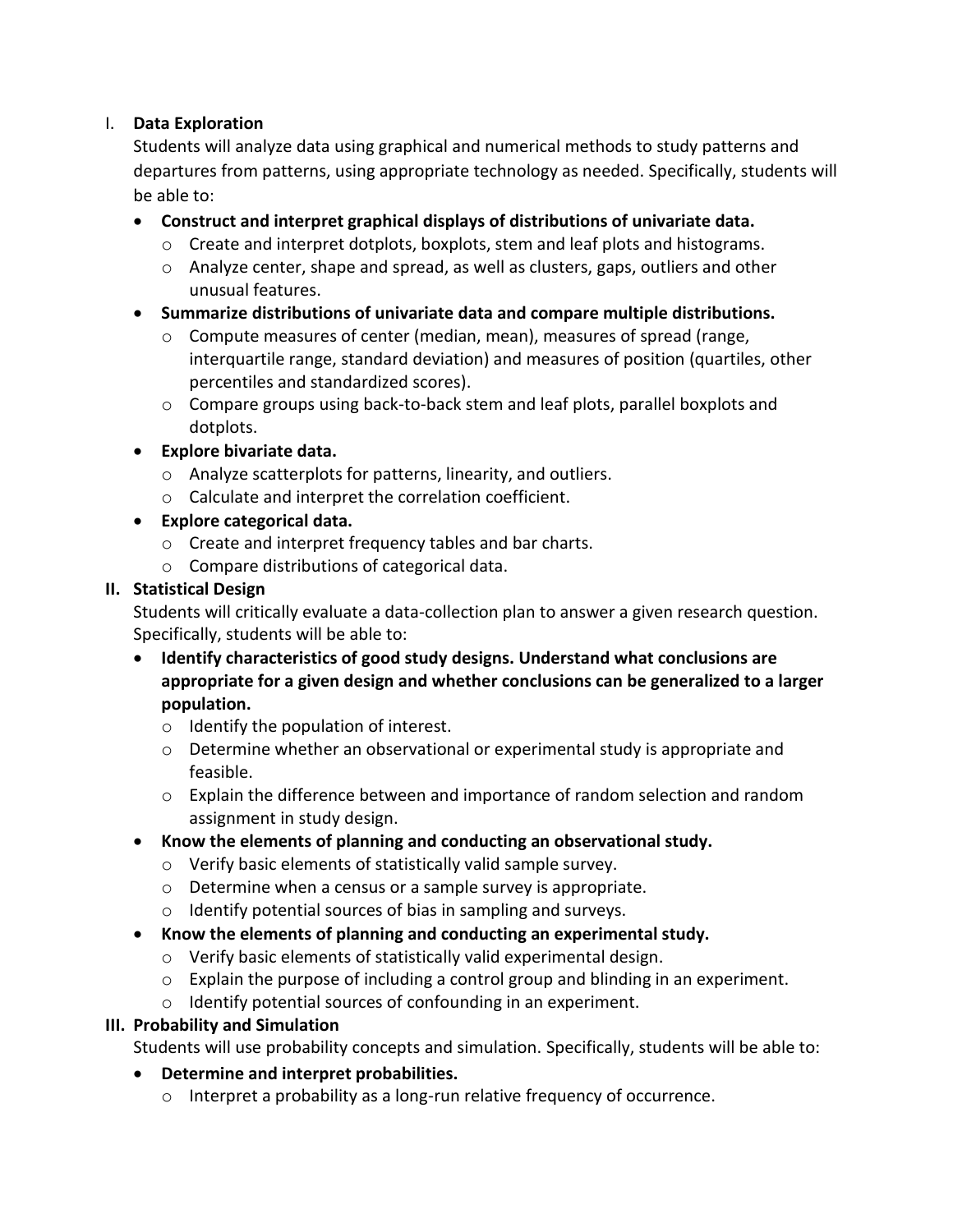- $\circ$  Calculate the probability of a specified event in a chance experiment with equally likely outcomes.
- **Use probability distributions to describe the behavior of discrete and continuous random variables.** 
	- $\circ$  Distinguish between discrete random variables and continuous random variables.
	- $\circ$  Compute and interpret the mean and standard deviation of the probability distribution of a discrete random variable.
	- $\circ$  uniform, normal Demonstrate an understanding of the mean, standard deviation and shape of continuous probability distributions (and skewed).

# **Understand distributions.**

- $\circ$  Distinguish between the distribution of a sample and a sampling distribution.
- $\circ$  Describe the sampling distributions of a sample mean and sample proportion in terms of center, shape and spread.
- o Explain how these relate to sample size.
- $\circ$  Identify when the use of the normal distribution is appropriate.

# **IV. Statistical Inference**

Students will use statistical models to draw conclusions from data. Specifically, students will be able to:

# **Estimate population parameters including confidence intervals when appropriate.**

- o Verify that the appropriate conditions have been met.
- $\circ$  Construct one-sample confidence intervals for means and for proportions.
- o Construct two-sample confidence intervals for means
- o Interpret confidence intervals in context and explain the meaning of the confidence level associated with a confidence interval estimate.
- **Conduct tests of significance when appropriate.** 
	- o Verify that the appropriate conditions have been met.
	- o Carry out one-sample hypothesis tests for means and proportions.
	- o Carry out two-sample hypothesis tests for means
	- o Interpret the meaning of rejection of the null hypothesis and of failure to reject the null hypothesis, in context.
	- $\circ$  Demonstrate an understanding of the use of a p-value to reach a conclusion and of the difference between practical significance and statistical significance.

# **V. Regression Modeling**

 $\circ$  Determine the equation of the least-squares regression line and interpret its slope and intercept in context.

**Administrative drop:** An instructor may request the Office of the Registrar delete a student from a course roster if the student has not met the prerequisite for the course as stated in the catalog, or as a result of non- attendance in the course. In other words, if you miss many sessions, you may well be dropped from the class.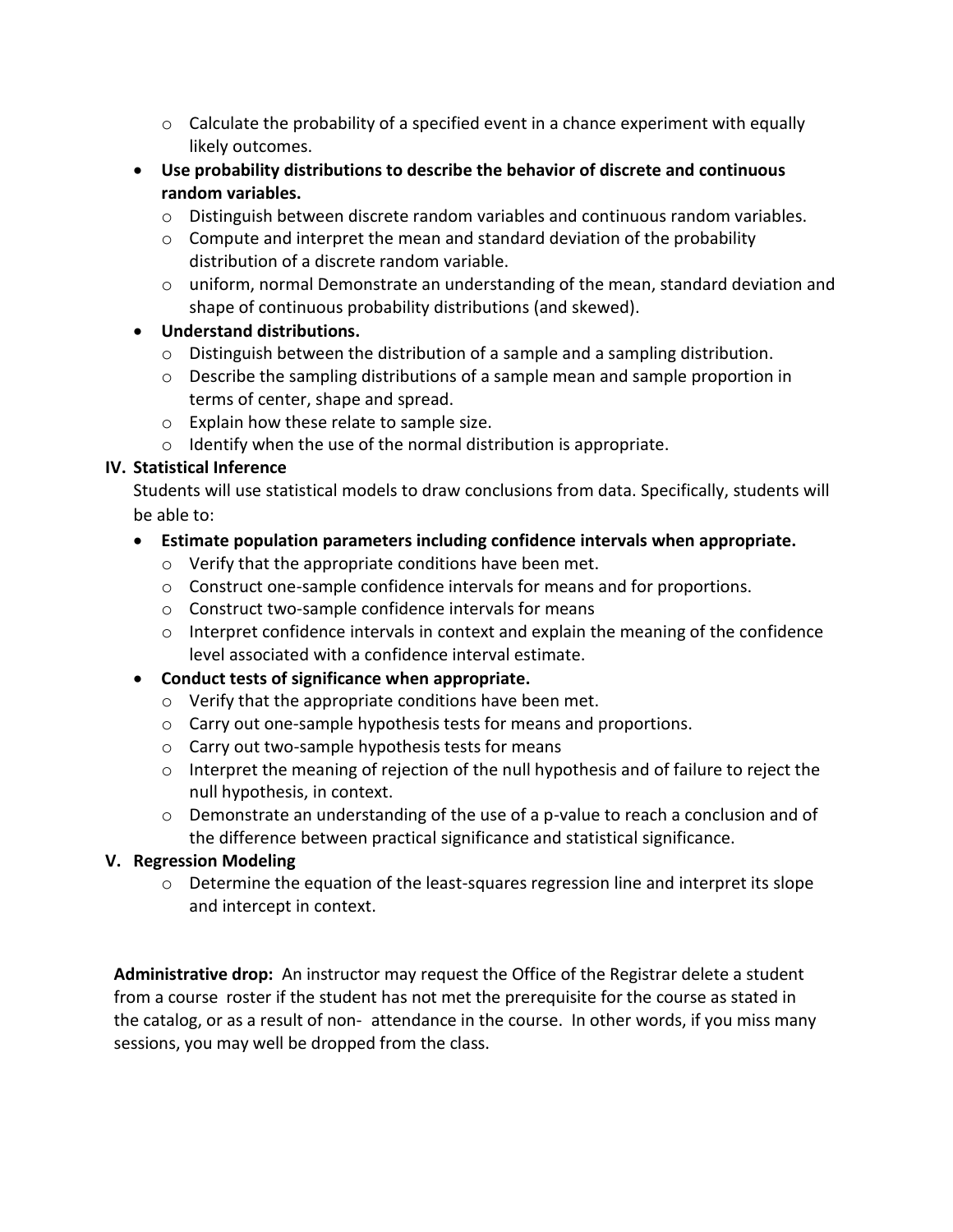**Code of Academic Integrity**

The students, faculty, and staff at Northwest endeavor to sustain an environment that values honesty in academic work, that acknowledges the authorized aid provided by and intellectual contributions of others, and that enables equitable student evaluation. Please refer to Northwest Missouri State University's Academic Integrity Policy at <http://www.nwmissouri.edu/policies/academics/Academic-Integrity.pdf>

**Family Educational Rights and Privacy Act** (FERPA)

Family Educational Rights and Privacy Act of 1974, as amended (commonly known as the Buckley Amendment), is a federal law which provides that colleges and universities will maintain the confidentiality of student education records. Please refer to the Family Educational Rights and Privacy Act (FERPA) Policy at [http://www.nwmissouri.edu/policies/academics/Family-Educational-Rights-and-](http://www.nwmissouri.edu/policies/academics/Family-Educational-Rights-and-Privacy-Act.pdf)[Privacy-Act.pdf](http://www.nwmissouri.edu/policies/academics/Family-Educational-Rights-and-Privacy-Act.pdf)

# **Accessibility and Accommodations**

Northwest Missouri State University complies with Section 504 of the Rehabilitation Act of 1973 and the American with Disabilities Act of 1990.

If a student has a documented disability that qualifies under ADA and requires accommodations, he/she/they should contact the Accessibility and Accommodations Office for information and assistance. Disabilities accommodated under ADA may include living, learning, psychological, physical disabilities, or chronic health disorders.

Information about supporting documentation requirements and the accommodations application can be found at the University Title IX and Equity, Accessibility & Accommodations website <https://www.nwmissouri.edu/titleixequity/accessibility/index.htm>

Students with questions about learning accommodations should contact the Accessibility Coordinator in the Title IX and Equity, Accessibility and Accommodations Office at [ADA@nwmissouri.edu.](mailto:ADA@nwmissouri.edu)

If you have been approved for a learning accommodation and received an accommodations approval letter, or if you have emergency medical information you choose to share with me, or if you need special arrangements in case the building must be evacuated, please inform me immediately.